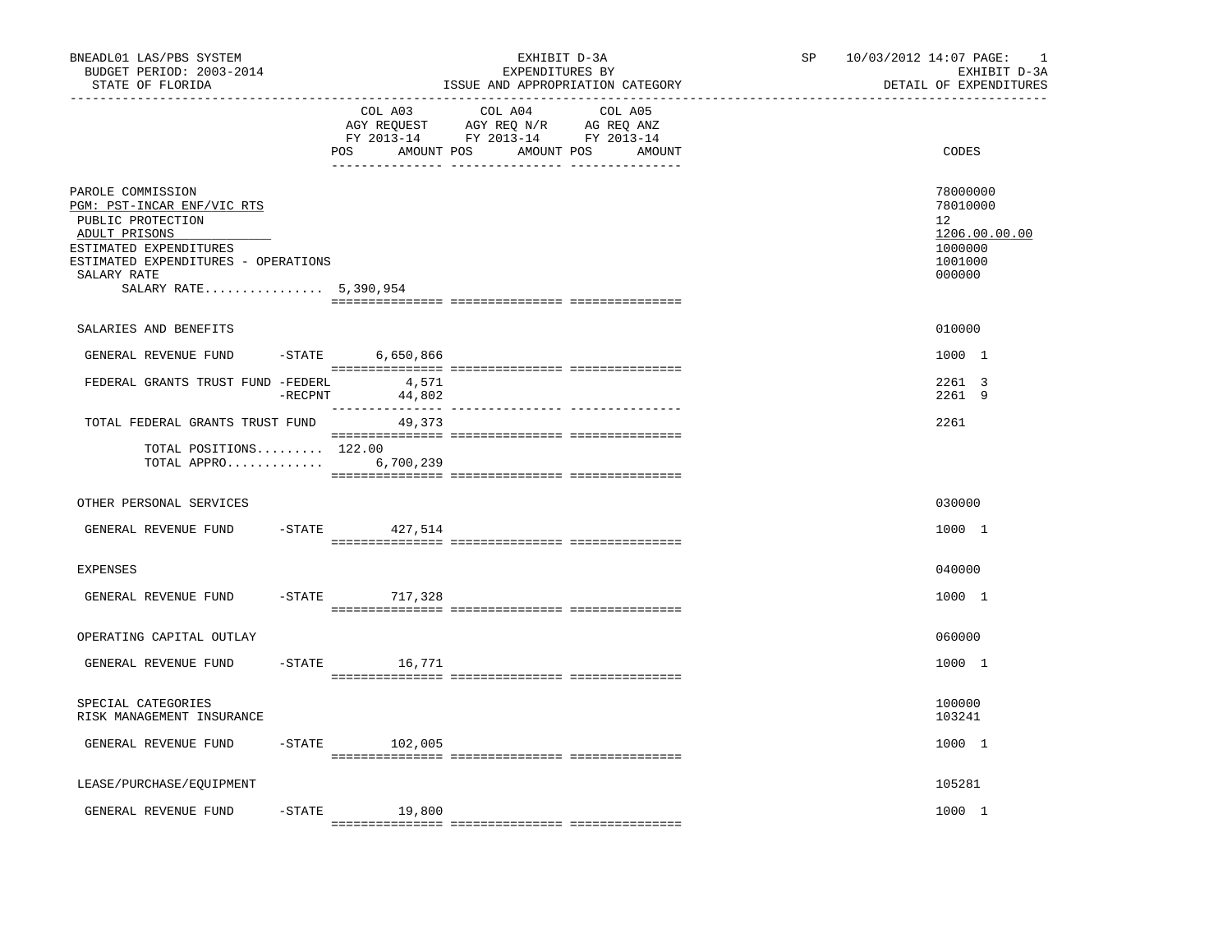| BNEADL01 LAS/PBS SYSTEM<br>BUDGET PERIOD: 2003-2014<br>STATE OF FLORIDA                                                                                                                                    |            |                              | EXHIBIT D-3A<br>EXPENDITURES BY<br>ISSUE AND APPROPRIATION CATEGORY                                        | SP <sub>2</sub> | $\overline{c}$<br>10/03/2012 14:07 PAGE:<br>EXHIBIT D-3A<br>DETAIL OF EXPENDITURES                 |
|------------------------------------------------------------------------------------------------------------------------------------------------------------------------------------------------------------|------------|------------------------------|------------------------------------------------------------------------------------------------------------|-----------------|----------------------------------------------------------------------------------------------------|
|                                                                                                                                                                                                            |            | COL A03<br>AMOUNT POS<br>POS | COL A04<br>COL A05<br>AGY REQUEST AGY REQ N/R AG REQ ANZ<br>FY 2013-14 FY 2013-14 FY 2013-14<br>AMOUNT POS | AMOUNT          | CODES                                                                                              |
| PAROLE COMMISSION<br>PGM: PST-INCAR ENF/VIC RTS<br>PUBLIC PROTECTION<br>ADULT PRISONS<br>ESTIMATED EXPENDITURES<br>ESTIMATED EXPENDITURES - OPERATIONS<br>SPECIAL CATEGORIES<br>TR/DMS/HR SVCS/STW CONTRCT |            |                              |                                                                                                            |                 | 78000000<br>78010000<br>12 <sup>°</sup><br>1206.00.00.00<br>1000000<br>1001000<br>100000<br>107040 |
| GENERAL REVENUE FUND                                                                                                                                                                                       |            | $-$ STATE 46,380             |                                                                                                            |                 | 1000 1                                                                                             |
| DATA PROCESSING SERVICES<br>OTHER DATA PROCESSING SVCS                                                                                                                                                     |            |                              |                                                                                                            |                 | 210000<br>210014                                                                                   |
| GENERAL REVENUE FUND                                                                                                                                                                                       |            | $-$ STATE 194,450            |                                                                                                            |                 | 1000 1                                                                                             |
| TOTAL: ESTIMATED EXPENDITURES - OPERATIONS<br>TOTAL POSITIONS $122.00$<br>TOTAL ISSUE 8, 224, 487<br>TOTAL SALARY RATE 5,390,954                                                                           |            |                              |                                                                                                            |                 | 1001000                                                                                            |
| CASUALTY INSURANCE PREMIUM<br>ADJUSTMENT<br>SPECIAL CATEGORIES<br>RISK MANAGEMENT INSURANCE                                                                                                                |            |                              |                                                                                                            |                 | 1001090<br>100000<br>103241                                                                        |
| GENERAL REVENUE FUND                                                                                                                                                                                       |            | $-STATE$ 34, 112-            |                                                                                                            |                 | 1000 1                                                                                             |
| FLORIDA RETIREMENT SYSTEM<br>CONTRIBUTION ADJUSTMENT FOR<br>FISCAL YEAR 2012-2013<br>SALARIES AND BENEFITS                                                                                                 |            |                              |                                                                                                            |                 | 1001240<br>010000                                                                                  |
| GENERAL REVENUE FUND                                                                                                                                                                                       |            | $-$ STATE $16,970$           |                                                                                                            |                 | 1000 1                                                                                             |
| FEDERAL GRANTS TRUST FUND -FEDERL                                                                                                                                                                          | $-$ RECPNT | 12<br>115                    |                                                                                                            |                 | 2261 3<br>2261 9                                                                                   |
| TOTAL FEDERAL GRANTS TRUST FUND                                                                                                                                                                            |            | 127                          |                                                                                                            |                 | 2261                                                                                               |
| TOTAL APPRO                                                                                                                                                                                                |            | 17,097                       |                                                                                                            |                 |                                                                                                    |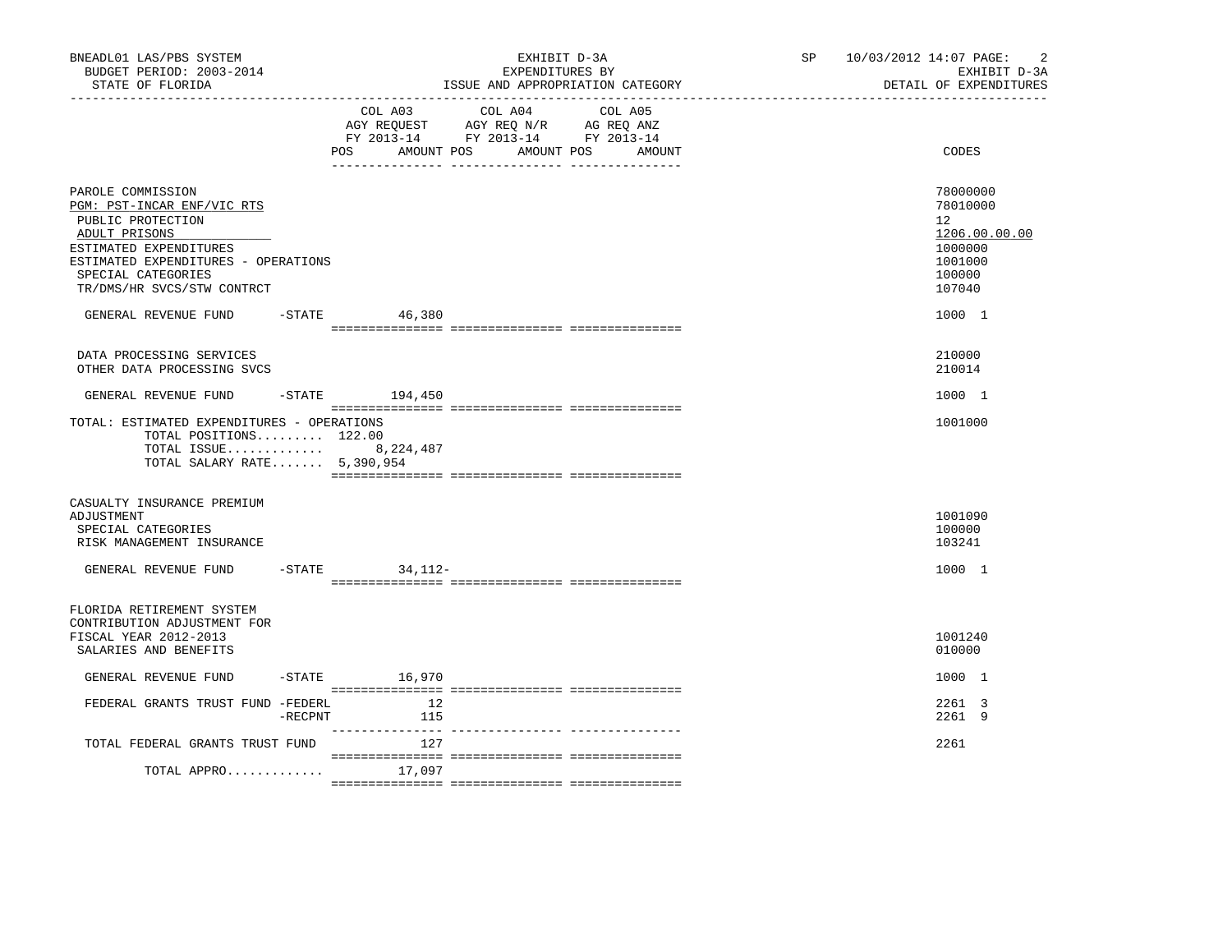| BNEADL01 LAS/PBS SYSTEM<br>BUDGET PERIOD: 2003-2014<br>STATE OF FLORIDA                                         |            | EXHIBIT D-3A<br>EXPENDITURES BY<br>ISSUE AND APPROPRIATION CATEGORY |                    |  |                                                                                                                                |  |        |  | SP 10/03/2012 14:07 PAGE: 3<br>EXHIBIT D-3A<br>DETAIL OF EXPENDITURES |  |
|-----------------------------------------------------------------------------------------------------------------|------------|---------------------------------------------------------------------|--------------------|--|--------------------------------------------------------------------------------------------------------------------------------|--|--------|--|-----------------------------------------------------------------------|--|
|                                                                                                                 |            |                                                                     |                    |  | COL A03 COL A04 COL A05<br>AGY REQUEST AGY REQ N/R AG REQ ANZ<br>FY 2013-14 FY 2013-14 FY 2013-14<br>POS AMOUNT POS AMOUNT POS |  | AMOUNT |  | CODES                                                                 |  |
| PAROLE COMMISSION<br>PGM: PST-INCAR ENF/VIC RTS<br>PUBLIC PROTECTION<br>ADULT PRISONS<br>ESTIMATED EXPENDITURES |            |                                                                     |                    |  |                                                                                                                                |  |        |  | 78000000<br>78010000<br>12 <sup>°</sup><br>1206.00.00.00<br>1000000   |  |
| ADJUSTMENT TO STATE HEALTH<br>INSURANCE PREMIUM CONTRIBUTION -<br>FISCAL YEAR 2012-13<br>SALARIES AND BENEFITS  |            |                                                                     |                    |  |                                                                                                                                |  |        |  | 1001830<br>010000                                                     |  |
| GENERAL REVENUE FUND                                                                                            |            |                                                                     | $-$ STATE $14,077$ |  |                                                                                                                                |  |        |  | 1000 1                                                                |  |
| FEDERAL GRANTS TRUST FUND -FEDERL                                                                               | $-$ RECPNT |                                                                     | 10<br>95           |  |                                                                                                                                |  |        |  | 2261 3<br>2261 9                                                      |  |
| TOTAL FEDERAL GRANTS TRUST FUND                                                                                 |            |                                                                     | 105                |  |                                                                                                                                |  |        |  | 2261                                                                  |  |
| TOTAL APPRO                                                                                                     |            |                                                                     | 14,182             |  |                                                                                                                                |  |        |  |                                                                       |  |
| REALLOCATION OF HUMAN RESOURCES<br>OUTSOURCING<br>SPECIAL CATEGORIES<br>TR/DMS/HR SVCS/STW CONTRCT              |            |                                                                     |                    |  |                                                                                                                                |  |        |  | 1005900<br>100000<br>107040                                           |  |
| GENERAL REVENUE FUND -STATE                                                                                     |            |                                                                     | $298 -$            |  |                                                                                                                                |  |        |  | 1000 1                                                                |  |
| NONRECURRING EXPENDITURES<br>ENSURING THE RIGHTS OF VICTIMS<br><b>EXPENSES</b>                                  |            |                                                                     |                    |  |                                                                                                                                |  |        |  | 2100000<br>2103002<br>040000                                          |  |
| GENERAL REVENUE FUND                                                                                            | -STATE     |                                                                     | $3,648-$           |  |                                                                                                                                |  |        |  | 1000 1                                                                |  |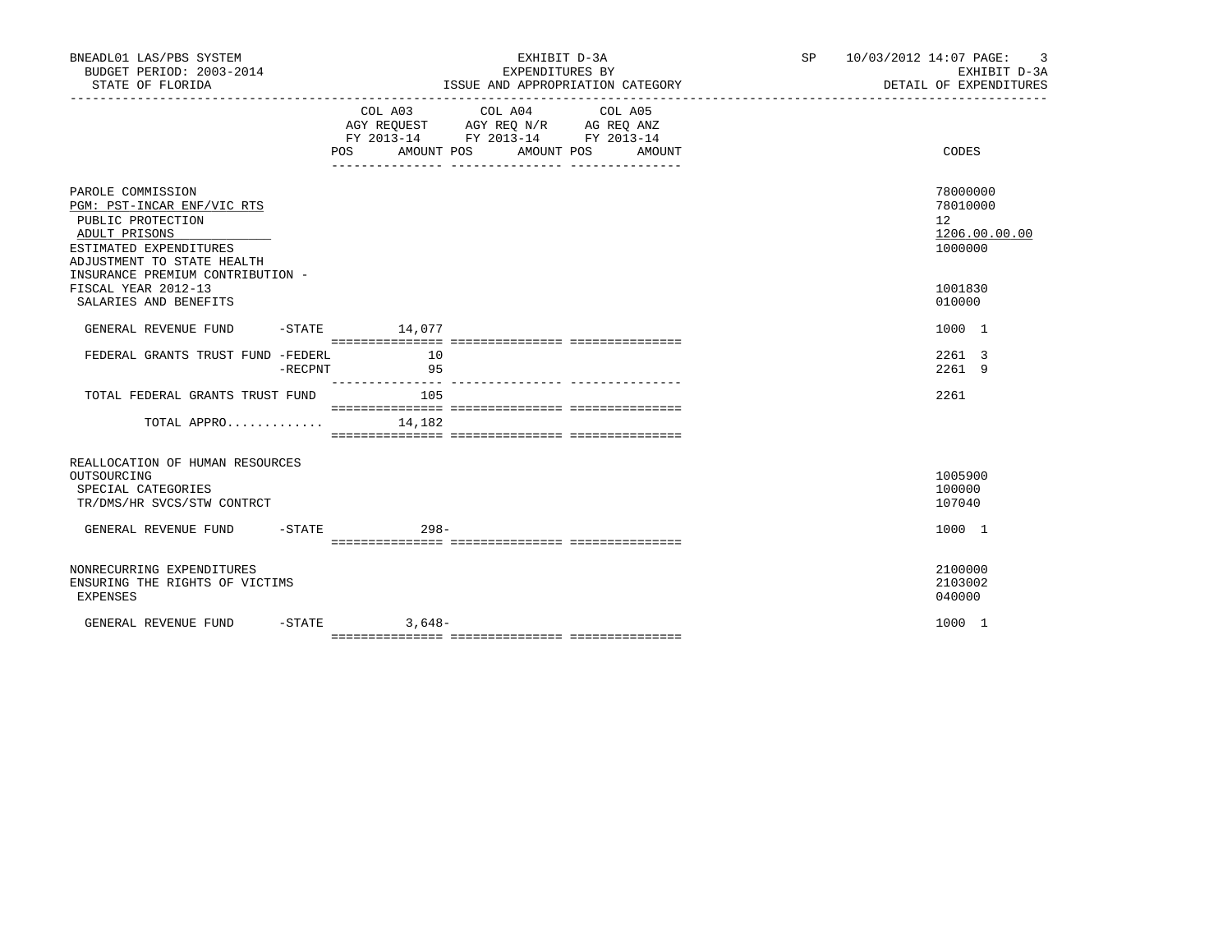| BNEADL01 LAS/PBS SYSTEM<br>BUDGET PERIOD: 2003-2014<br>STATE OF FLORIDA                                                                        |                 | EXHIBIT D-3A<br>EXPENDITURES BY<br>ISSUE AND APPROPRIATION CATEGORY                                                                     | SP 10/03/2012 14:07 PAGE: | $\overline{4}$<br>EXHIBIT D-3A<br>DETAIL OF EXPENDITURES            |
|------------------------------------------------------------------------------------------------------------------------------------------------|-----------------|-----------------------------------------------------------------------------------------------------------------------------------------|---------------------------|---------------------------------------------------------------------|
|                                                                                                                                                | POS             | COL A03 COL A04 COL A05<br>AGY REQUEST AGY REQ N/R AG REQ ANZ<br>FY 2013-14 FY 2013-14 FY 2013-14<br>AMOUNT POS<br>AMOUNT POS<br>AMOUNT |                           | CODES                                                               |
| PAROLE COMMISSION<br>PGM: PST-INCAR ENF/VIC RTS<br>PUBLIC PROTECTION<br>ADULT PRISONS<br>ANNUALIZATION OF ADMINISTERED<br>FUNDS APPROPRIATIONS |                 |                                                                                                                                         |                           | 78000000<br>78010000<br>12 <sup>°</sup><br>1206.00.00.00<br>26A0000 |
| STATE HEALTH INSURANCE ADJUSTMENT<br>FOR FY 2012-13 - 10 MONTHS<br><b>ANNUALIZATION</b><br>SALARIES AND BENEFITS                               |                 |                                                                                                                                         |                           | 26A1830<br>010000                                                   |
| GENERAL REVENUE FUND                                                                                                                           | $-STATE$ 70,385 |                                                                                                                                         |                           | 1000 1                                                              |
| FEDERAL GRANTS TRUST FUND -FEDERL<br>-RECPNT                                                                                                   | 50<br>475       |                                                                                                                                         |                           | 2261 3<br>2261 9                                                    |
| TOTAL FEDERAL GRANTS TRUST FUND<br>TOTAL APPRO 70,910                                                                                          | 525             |                                                                                                                                         |                           | 2261                                                                |
|                                                                                                                                                |                 |                                                                                                                                         |                           |                                                                     |
| <b>WORKLOAD</b><br>TAMPA REGIONAL OFFICE RENT<br><b>EXPENSES</b>                                                                               |                 |                                                                                                                                         |                           | 3000000<br>3000300<br>040000                                        |
| GENERAL REVENUE FUND -STATE 38,500                                                                                                             |                 |                                                                                                                                         |                           | 1000 1                                                              |
|                                                                                                                                                |                 |                                                                                                                                         |                           |                                                                     |
| AGENCY ISSUE NARRATIVE:                                                                                                                        |                 |                                                                                                                                         |                           |                                                                     |

The Commission moved the Tampa regional office into the Trammel Building, located in Hillsborough County, a state owned

 Section 944.012 (5), Florida Statutes, requires the Commission, where possible, to co-locate the Commission's field offices within the Department of Corrections' (hereinafter referred to as Department ) institutions. The Commission's Tampa regional office was located in the Hillsborough Correctional Institution at no cost to the Commission. The passage of legislation in the 2012 Session, closing Hillsborough Correctional Institution in Tampa, left the Commission no choice but to seek office space for its employees. The Department did not have office space available in the Tampa area to meet

2013-2014 BUDGET YEAR NARRATIVE: IT COMPONENT? NO

the Commission's operational needs.

 building at the cost of \$38,500 annually. The Commission does not receive funding for rent for its field offices. The Commission is requesting \$38,500 annually to pay for Tampa regional office space rent and is requesting that amount in recurring funding beginning July 1, 2013 for FY 2013-14 and each year thereafter. \*\*\*\*\*\*\*\*\*\*\*\*\*\*\*\*\*\*\*\*\*\*\*\*\*\*\*\*\*\*\*\*\*\*\*\*\*\*\*\*\*\*\*\*\*\*\*\*\*\*\*\*\*\*\*\*\*\*\*\*\*\*\*\*\*\*\*\*\*\*\*\*\*\*\*\*\*\*\*\*\*\*\*\*\*\*\*\*\*\*\*\*\*\*\*\*\*\*\*\*\*\*\*\*\*\*\*\*\*\*\*\*\*\*\*\*\*\*\*\*\*\*\*\*\*\*\*